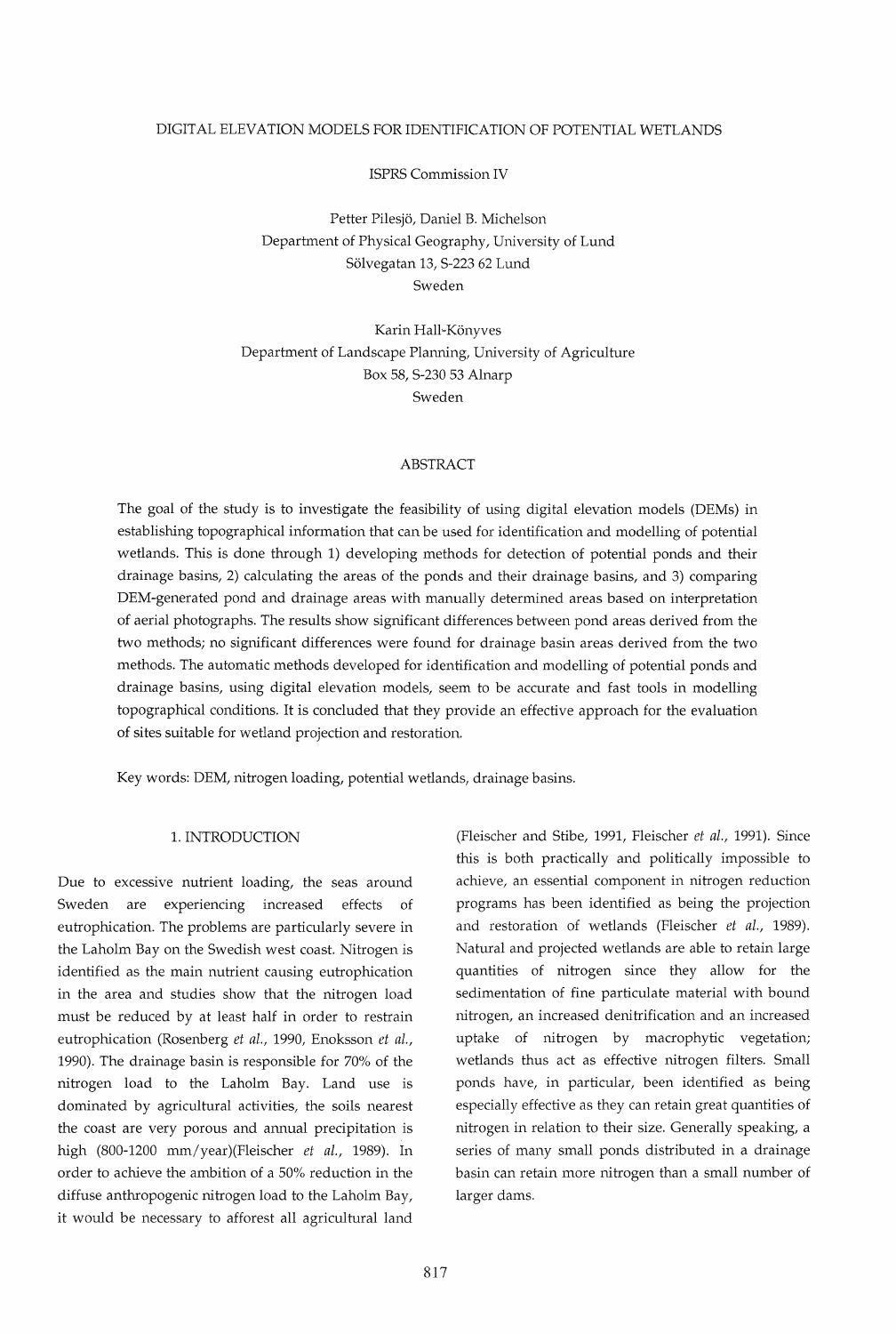A program for identification of sites suitable for wetland projection and restoration has been initiated for the costal zone of the Laholm Bay (Fleischer *et al.,*  1991). This program is based on determining the topographical prerequisites for wetland projection. Topographical conditions have thus far been mapped by means of manual interpretation of aerial photographs or through field work (Wessling, 1991). These methods are however time-consuming and more effective approaches are required.

The aim of the work presented in this paper is to investigate the feasibility of using digital elevation models (DEMs) in establishing topographical information that can be used for identification and modelling of potential wetlands. The work has been divided into three parts:

- To develop methods for detection of potential ponds and their drainage basins through the use of digital elevation models (DEMs).
- To calculate the areas of the ponds and their drainage basins.
- To compare DEM-generated pond areas and drainage basins with manually interpreted areas (based on aerial photographs).

# 2. MATERIAL AND METHODS

The study area consists of a 8.0 x 7.5 km area located north-east of the town of Falkenberg, on the Swedish west coast. The area is covered by the National Land Survey of Sweden's (LMV) topographical map sheets 5BNO and 6BSO, scale 1:50 000. Scanned elevation contours from 1:10 000 topographical maps were obtained from LMV. The equidistance of the elevation contours is 5 meters. All computer work was conducted using a DEC MicroVAX II. General statistics were calculated using MINITAB (1985). Graphical applications was performed using UNIRAS (European Software Contractors, 1985).

The scanned elevation contours were first imported into the ARC/INFO editing facility, where elevation values were assigned to their respective contours.

These elevation vectors were then used to interpolate

elevation values to a gridded digital elevation model. Since more common and less time consuming interpolation algorithms (like inverse distance and Kriging) are not optimal for interpolation of iso-lines, a spline-based interpolation software package, ANUDEM (Hutchinson, 1989), was used. The resulting gridded DEM had a pixel size of 10 x 10 metres and a resolution in z (elevation) of 0.1 metre. This DEM was the basis for all subsequent analysis.

A software package developed by Pilesjo (1991) was further developed in order to identify potential ponds and their drainage basins and to estimate their areas. Alltogether, 30 wetlands (ponds and drainage basins) were modelled in the study area. For the sake of simplicity, each wetland was assumed to be a pond. Each potential wetlands' area, volume and drainage area were determined using this software. The calculation of areas and volumes was based on a one meter rise in the water-level of the stream at each wetlands' location.

#### 2.1 Definitions of Drainage Directions

The first stage of the method of automated drainage basin detection is to determine each pixel's drainage direction in the DEM. The eight pixels surrounding each centre pixel of a three-by-three pixel window correspond with the eight cardinal points of a compass, and codes were assigned as follows:  $N(1)$ ,  $NE(2)$ ,  $E(3)$ , SE(4), S(5), SW(6), W(7) and NW(8). Each number represents a drainage direction, and the value 0 is reserved for pixels with no onward drainage direction. These can either be sinks, which are defined as pixels which are lower than all of their eight pixel neighbours, or pixels located in a flat region. As an option, the program can eliminate single pixel sinks by assigning them a new elevation value, equal to the lowest elevation value of its eight neighbours.

The calculation of the drainage directions is based on the aspect value of each pixel (Pilesjö, 1991). The aspects were divided into 45° intervals, resulting in eight classes, and assigned the codes (0-8), as presented above. However, in two particular cases it is logically impossible to assign the drainage direction the rounded value of the aspect (Pilesjö, 1991):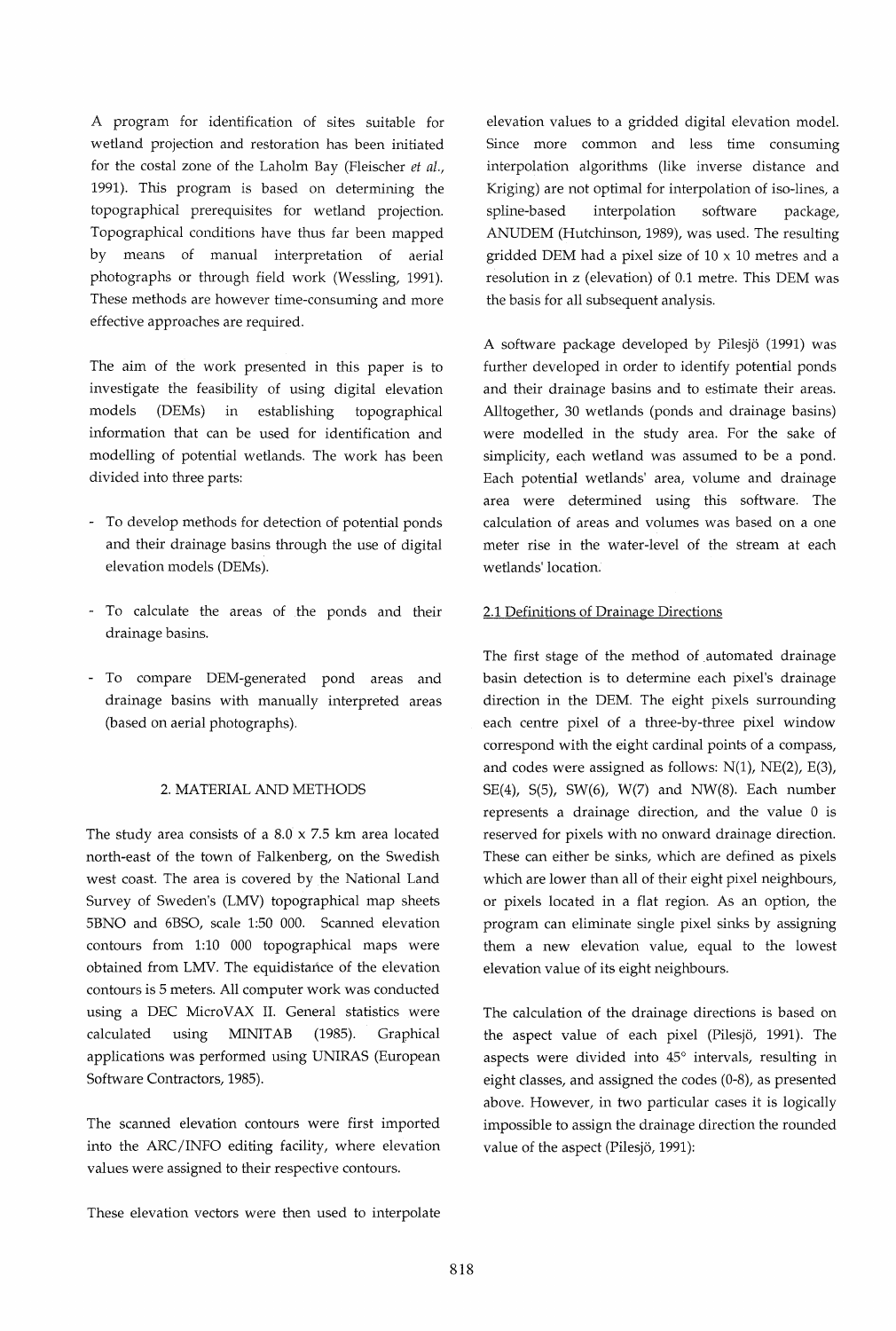- A: If the centre pixel of the three-by-three pixel window is a sink and the elevations of the surrounding pixels results in a defined aspect.
- B: If the centre pixel of the three-by-three pixel window is assigned an aspect value that gives a drainage direction to a pixel with a higher elevation.

In the first case, the problem was solved by giving all single sinks the drainage direction code O. The second case was solved by demanding that the drainage direction always point towards a pixel with an elevation less than or equal to the centre pixel's.

The second stage of the definitions of drainage directions, after each pixel had been assigned a drainage direction code (0-8), was to solve the problem of drainage directions for flat regions. Adjacent drainage directions, both upstream and downstream from flat regions, were used as a basis for determining drainage directions for each flat region exceeding one pixel in size; these were assigned drainage direction codes 1-8. To solve the problem of assigning correct drainage direction codes to these pixels, every flat area consisting of more than one pixel was examined a second time. The position (row and column) of each 0 coded pixel in an area exceeding one pixel in size was stored during the execution of the program. Each of these pixels was then assigned the mean drainage direction of its neighbours with codes other than O. First, all pixels with seven neighbours were assigned a new direction code, then all pixels with six neighbours were assigned a new direction code, and so on, until all the pixels had been assigned new drainage direction values.

#### 2.2 Definition of Drainage Areas

After calculating drainage directions, automated drainage detection was performed. The coordinates (x, y) of the outflow of each potential wetland were imported to the program, and the ponds and their drainage basins were delineated.

The program starts by constructing an 'imaginary barrier', with the height of 1.0 metre, at the outflow (pixel) of each potential wetland. All pixels that supply water (drainage direction) to this pixel, and that have an elevation less than or equal to the outflow pixel plus 1.0 metre, form the pond. The area and volume of each pond was calculated according to general statistics.

Independently of elevation, all pixels that supply water (drainage direction) to the outflow pixel form the drainage basin to the pond.

### 2.3 Comparison of Wetland Areas

The results of the calculation of the ponds and their drainage basins were compared with the results determined by Wessling (1991), where areas of the same 30 wetlands were determined manually using aerial photographs. Assuming normally distributed data, a paired sample t-test (Williams, 1984), not assuming the same population variances, can be carried out. This was done using the area values calculated by the different methods (DEM and aerial photographs) in order to test the hypothesis that the differences in areas represent a sample drawn from a population of normally distributed differences whose mean is zero. The hypothesis was:

# $H_0$ :  $\mu$ aerial photographs =  $\mu$ DEM

versus

#### $H_A:$  µ aerial photographs  $\neq \mu$ DEM

This test was performed both for the pond areas and the areas of their drainage basins. Additionally, a simple correlaton analysis between the results derived from the different methods was performed.

# 3. RESULTS

The 30 ponds and their drainage basins were identified and the areas were calculated (Section 2). A section of the DEM, the ponds located within it along with their drainage basins are presented as a three-dimensional plot in Figure 1. It should be noted that a large portion of the wetlands are rather small and thus only represented by a few pixels.

#### 3.1 Comparisons of Wetland Areas

The correlation coefficient between the 30 pond areas derived by the two methods (DEM and aerial photographs) was 0.263, with a 95% confidence interval between -0.108 and 0.569. A plot of the areas derived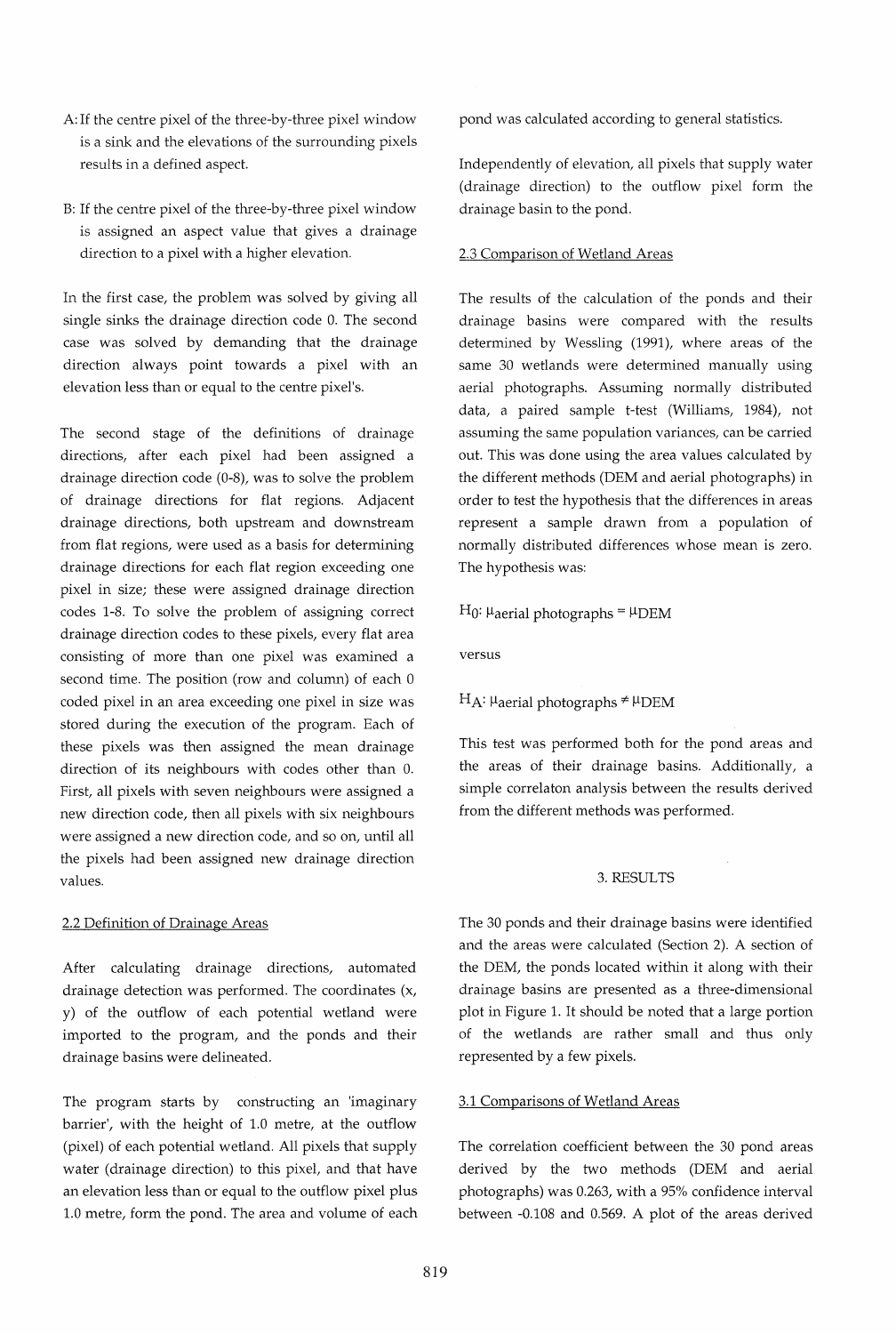

Figure 1. A three-dimensional plot presenting a section of the DEM, the ponds located within it along with their drainage basins.

by the two methods is presented in Figure 2.

In Figure 3, the differences in pond area determined using the two methods is presented.



Figure 2. A plot of the pond areas (ha) derived from the two methods. n=30, r=O.263.

The influence of the method on the estimation of the areas of the ponds was analyzed using a Student's ttest. The paired sample t-test gave a t-value of 9.77,· which resulted in a rejection of the H<sub>0</sub> hypothesis ( $\mu$ aerial photographs =  $\mu$ DEM) at the 99% confidence level.



Figure 3. The differences in pond area (ha) determined using the two methods. mean=O.59, n=30.

The correlation coefficient between the areas of the 30 drainage basins to the ponds derived by the two methods (DEM and aerial photographs) was -0.059 with a 95% confidence interval between -0.410 and 0.308. A plot between the areas derived from the two methods is presented in Figure 4.

In Figure 5, the differences in drainage basin area derived from the two methods is presented.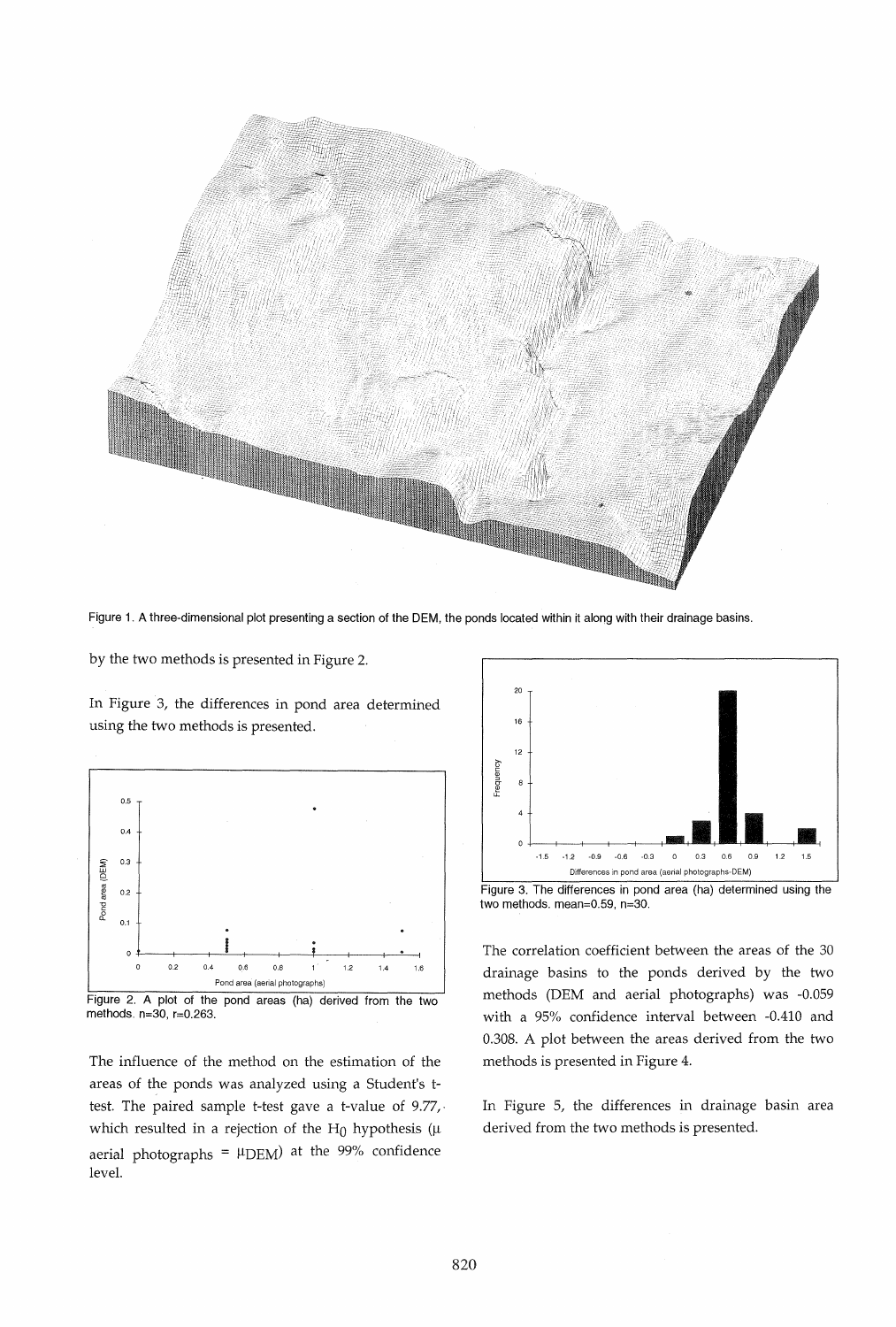

Figure 4. A plot of the drainage basin areas (ha) derived from the two methods. n=30, r=-O.059.



Figure 5. The differences **in** drainage basin area (ha) derived from the two methods. mean=-O.627, n=30.

The influence of the method on the estimation of the areas of the ponds was analyzed using a Student's ttest. The paired sample t-test gave a t-value of -0.72, which resulted in that the  $H_0$  hypothesis ( $\mu_{\text{aerial}}$ ) photographs =  $\mu$ DEM) cannot be rejected at the 99% confidence level.

## 4. DISCUSSION AND CONCLUSIONS

#### 4.1 Comparison of Wetland and Drainage Areas

The results of the t-test used to compare the wetland areas derived from both automatic and manual (Wessling, 1991) methods indicates significant differences. These may be caused by the following:

- the automatic methods are properly calibrated while the manual methods provide unrealistic results.
- the automatic methods are poorly calibrated while the manual methods provide more realistic results.
- neither automatic nor manual methods provide realistic results.

There is, at present, no field data that can be used to evaluate the results generated using the two methods; it is thus difficult to quantitatively determine which method provides the most realistic results. It should, however, be stressed that the automatic methods used in this study have eliminated much source of error and, therefore, would logically seem to provide more accurate and detailed results.

Possible sources of error that may have influenced the results of the analysis of pond and catchment areas, and, consequently, the results of the t-tests as well, are:

- The pond locations determined using the manual methods were originally located on aerial photos which were not geometrically corrected to existing maps. These locations were then transferred manually to topographical maps. Some of the pond locations may have been transferred with their outflow points resultingly not being located in a stream or valley bottom.
- Since the pond coordinates used with the automatic methods consisted of digitalized outflow points from the above mentioned maps, a number of these may have been improperly located when imported to the DEM. An error of only one pixel from a stream or valley bottom can significantly alter the pond and drainage area characteristics calculated from the given outflow pixel.
- The DEM and above mentioned maps may not have been geometrically compatible, resulting in outflow pixels being improperly located. The potential of this influencing the results of the automatic analysis is seen as being minimal.

The results of the t-test used to compare the ponds' drainage areas indicate no significant differences between results derived from automatic and manual methods. Since drainage areas can be delineated fairly confidently using manual methods, it can be concluded that the automatic methods provide realistic and accurate results, provided the pixel on which all computations are based is properly located.